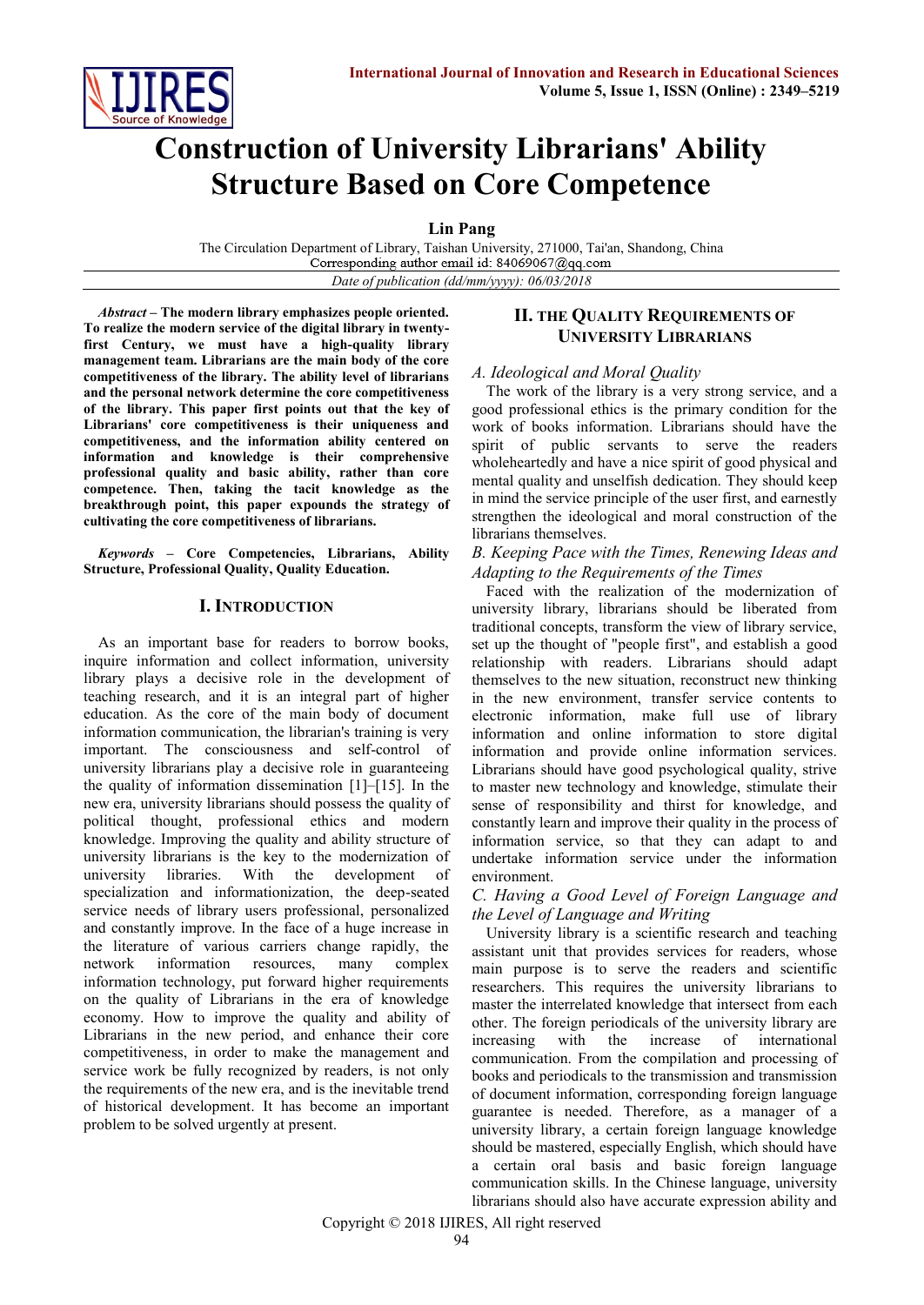

excellent text function. The librarians need the results in the title, in addition to the normal service work, they should have the conscious awareness of active with their professional and interest in reading the relevant literature, and wrote some papers of high quality, and actively apply for related projects.

# *D. Information Quality*

The network university library which integrates modernization and automation is an inevitable choice to adapt to the development of science and technology. With the wide application of computers in Library and information field, and the increasing diversity of document carriers, libraries are developing towards networking, intellectualization and automation. In order to adapt to the information age, librarians must have strong information ability, that is, information retrieval ability and information processing ability. Information quality is the ability of people to obtain, evaluate and use knowledge information resources. It is a necessary skill to process and utilize knowledge information in the information environment. Librarians' information quality determines to a certain extent whether the information resources of the library can be effectively utilized. Therefore, information literacy should be essential conditions and requirements for librarians. Library automation is mainly reflected in the wide application of network communication technology and information processing technology in the library work. Hence, it is necessary that strengthen the Librarians in the network technology knowledge, computer software knowledge and skills training, which can use network information retrieval, so as to provide more convenient and efficient service. With the rapid development of literature and information industry, the wide application of modern information technology, which is mainly marked by computers, to library management, will bring all directions and revolutions. The realization of the library automation management system makes the computer replace the traditional manual operation. The work of modern library is the platform for establishing information technology, and the application of computer and network technology to automate the management of Library and information work. Especially from the university library, borrow and return books to literature information retrieval, librarians need to be proficient in computer operation, fault repair and related software and other aspects of the use of knowledge, ability to retrieve various types of database and retrieved via the Internet, to capture information. The computer has become an important tool for information management, change the library management idea, management method, management function and management organization structure radically. With the popularization and application of modern technology such as computer technology, database technology, network technology and multimedia technology in university libraries, mastering modern information technology is the key to improve librarians' information processing ability.

#### *E. Rational Knowledge Structure*

The more rational the knowledge structure is, the stronger the ability is. The knowledge structure of the librarian refers to the depth and breadth of the knowledge surface that is engaged in the job. As an important position of school informatization and social informatization, university library requires librarians to have solid professional and basic knowledge and broad knowledge and cultural attainments. A rational knowledge structure should be centered on this major, and start from reality, based on one or several disciplines, and familiarize itself with its adjacent disciplines, and understand the development trend of related disciplines both at home and abroad, and the interrelationship between interdisciplinary subjects. The librarians should involve the main subject knowledge of the school and understand the development trend of the frontier science and the frontier science. In practical work, librarians not only master the knowledge of this major, but also have some knowledge and knowledge about other disciplines and professional knowledge that the school is involved in, so as to fully understand and track the teaching direction and research progress of this major and its unit. In order to better serve the teaching and scientific research work and enhance the service efficiency, the service field is constantly expanded and the knowledge evaluation ability is constantly improved.

#### *F. Renewing the Concept of Service and Improving the Ability of work Innovation*

The librarians should adapt to the development of society and times, learning new knowledge and skills, learn some advanced ideas and methods, improve their own quality. Readers are the main objects of library service, and it is an indispensable part to communicate with many readers. The librarians can send the questionnaire, hold a small reader exchange, establish Readers Club etc. to understand the true thoughts, opinions, and their problems. Taking the reader as the base, the existing problems are constantly corrected in the work, and the concept of service is updated. They should have a sense of innovation. In practice, they constantly explore how to do consulting, borrowing, sorting books and do better, more innovative, more convenient for readers, to meet the needs of readers.

# **III. THE ABILITY STRUCTURE OF UNIVERSITY LIBRARIANS**

Ability usually refers to the ability to accomplish some kind of activity. The ability of the librarians refers to the ability of the librarians to complete the job. The comprehensive ability is mainly composed of decisionmaking ability, expression ability, development ability and management ability. Ability is not a single characteristic, but the sum of the multiple psychological features of a complex structure [3]. The ability structure is an organic combination of the type of ability and the ability of a person. From different angles or different levels, different types of abilities can be divided. Each person has a different ability structure. As the information center of a university, the advantages of university library lie in its rich collection of literature resources, and the high-quality information service personnel are the conditions for the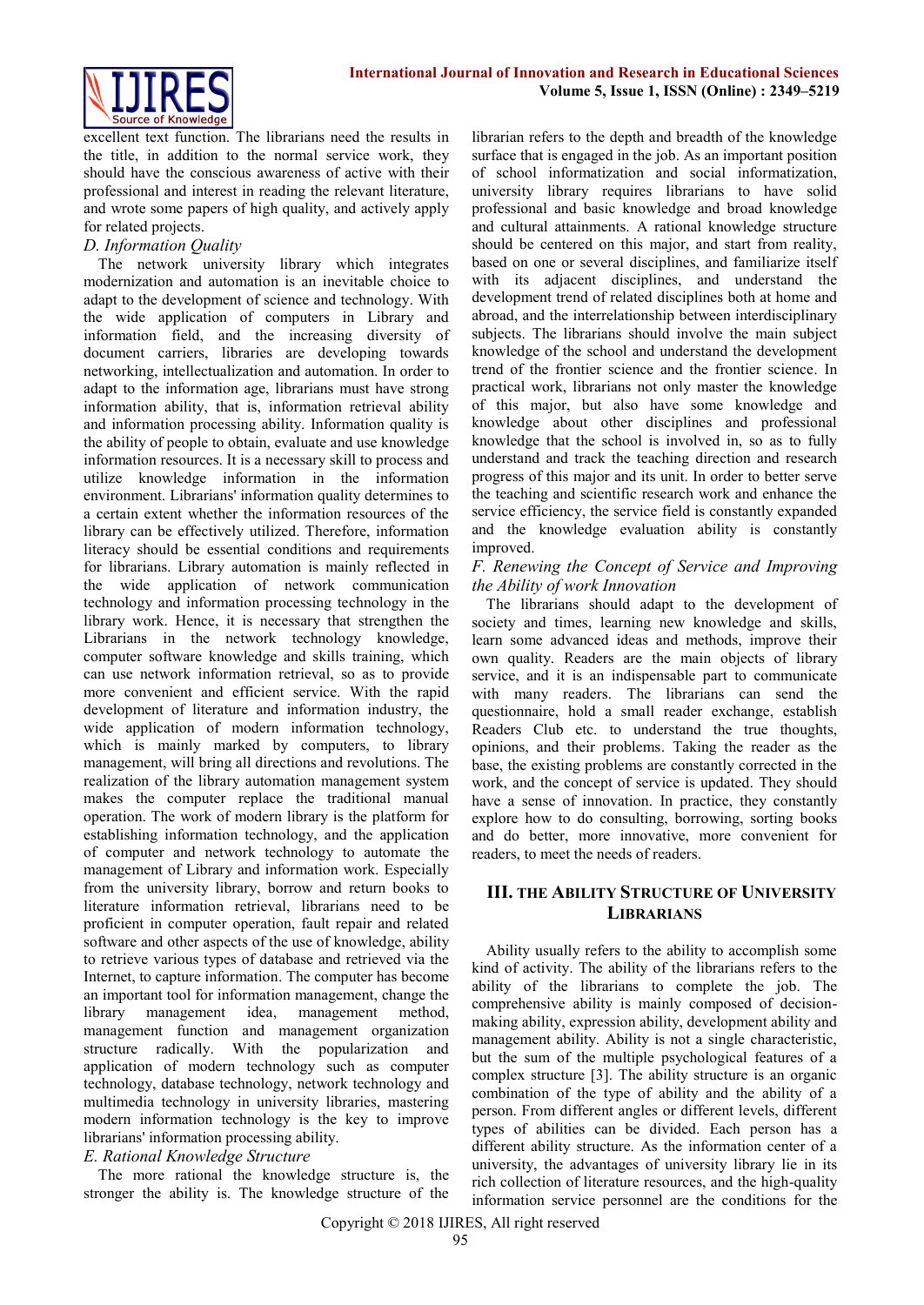

development of the library. Professional knowledge is the basis of improving librarians' professional ability. How the librarian's service quality, directly affects the service level. A large number of practice shows that the professional knowledge and business ability of university librarians are the key to the development of the library. Therefore, librarians' professional knowledge and professional ability are the basic analytical standards to measure the professional level of librarians. The key to the development of new libraries is to train Librarians' professional qualities and abilities.

The core competitiveness of university librarians has some characteristics such as integration, information and application, but this is also a universal professional quality that librarians should have. So how to embody "core" and "competition"? Only in a unique way can we have competitive strength, which is the key to the problem. Therefore, in the process of building the ability structure of librarians, it is necessary to highlight the unique value and competitive advantage.

A lot of professional quality for librarians and scholars are discussed. This article includes the qualities necessary for the work of the library, including the ability to identify and capture the knowledge and information, master the common information technology, information processing ability of knowledge storage. It has the ability to communicate quickly with users and to accurately grasp the demand. Above mentioned abilities are the basis of the work, but not competitive ability. The unique value and competitive advantage in the structure of the ability are concerned. It is also the special place of two kinds of ability of librarians that are different from other people. The unique value is to provide the user out of the ordinary products, service and value. Competitive advantage is different from other providers (competitors) more the advantages or advantages including sustainable advantage, resource advantages, mode of operation, more advanced market demand for products and services as well as any one of them in the field of the combination of advantages, result in higher profits or benefits.

# **IV. THE RELATIONSHIP BETWEEN THE PERSONAL ABILITY OF LIBRARIANS AND THE CORE COMPETITIVENESS OF THE LIBRARY**

The concept of "core competitiveness" was first proposed by the American economist Mr Prahalad and Hamel in 1990, in the book "Harvard Business Review" published "the core competitiveness of enterprises" in an article mentioned, it is the enterprise in the production and management, new product development, customer service service and a series of marketing process and decision in formation, has its own unique the advantage of technology, culture and mechanism determined by huge capital energy and business strength. The core competitiveness mainly includes core technology capability, organization coordination ability, external influence ability and contingency capability. Its essence is to enable consumers to get truly irreplaceable values, products, services and culture better than their competitors. Although the core

competitiveness is on the whole of the enterprise, the formation of the core competitiveness of the enterprise can not be separated from the core competitiveness of the individual members. The library as a human civilization information base, its core competence is the core ability of the library as a social institution, the industry has, the core competence has a unique advantage in the society, to maintain the existence and development of the library, is not easy to be controlled by the outside world, and other information institutions the competition should have core competence". The essence of the core competitiveness of the library is through the integration of library resources (including material resources, technical resources, human resources, knowledge resources, financial resources and organizational resources) and various abilities (including information recognition ability, ability to absorb information, the ability of obtaining information, information storage capacity, information resources allocation ability, information service ability, the ability of sustainable development) to ensure library to gain competitive advantage and sustainable development in the market competition of the unique ability of formation [1]. The core competence is not immutable and frozen, but a dynamic process of development, the library community in different era of "resource view" and "system view", "service concept" and "system integration concept" is the core competitiveness of the library dynamic understanding, but no matter how to change the form of nature is the same, that is to maximize and achieve customer value, the ability of consumer surplus value to provide users with better than competitors and not easy to be imitated by the competitors, as the value of the user. To provide value to the user is the subject librarians thousands on thousands of our library, the survival and development, factors and even competitors and competitiveness ultimately depends on the people, even if the library has rich information resources and knowledge of environmental and technical equipment, but left the "person" of the elements, everything is dead, only the librarian is the main realization of library core competence, ability level and personal network of librarians determines the core competitiveness of the library [2].

# **V. CONSTRUCTION OF UNIVERSITY LIBRARIANS' ABILITY STRUCTURE**

# *A. The Communication of Tacit Knowledge is the Foundation of Cultivation*

Tacit knowledge is tacit characteristics and risk to dominance and increase the difficulty of the exchange and sharing of tacit knowledge, tacit knowledge is better than explicit knowledge but has greater customer value and value-added of construction of tacit knowledge in the library within the scope of the sharing platform to enhance the implementation of librarians, departments and even the whole library the implementation of "knowledge, tacit knowledge, explicit knowledge and tacit knowledge, more and more more and more explicit knowledge in the library......" A virtuous circle of knowledge. The scope of a person's knowledge and depth is limited, only to be more

Copyright © 2018 IJIRES, All right reserved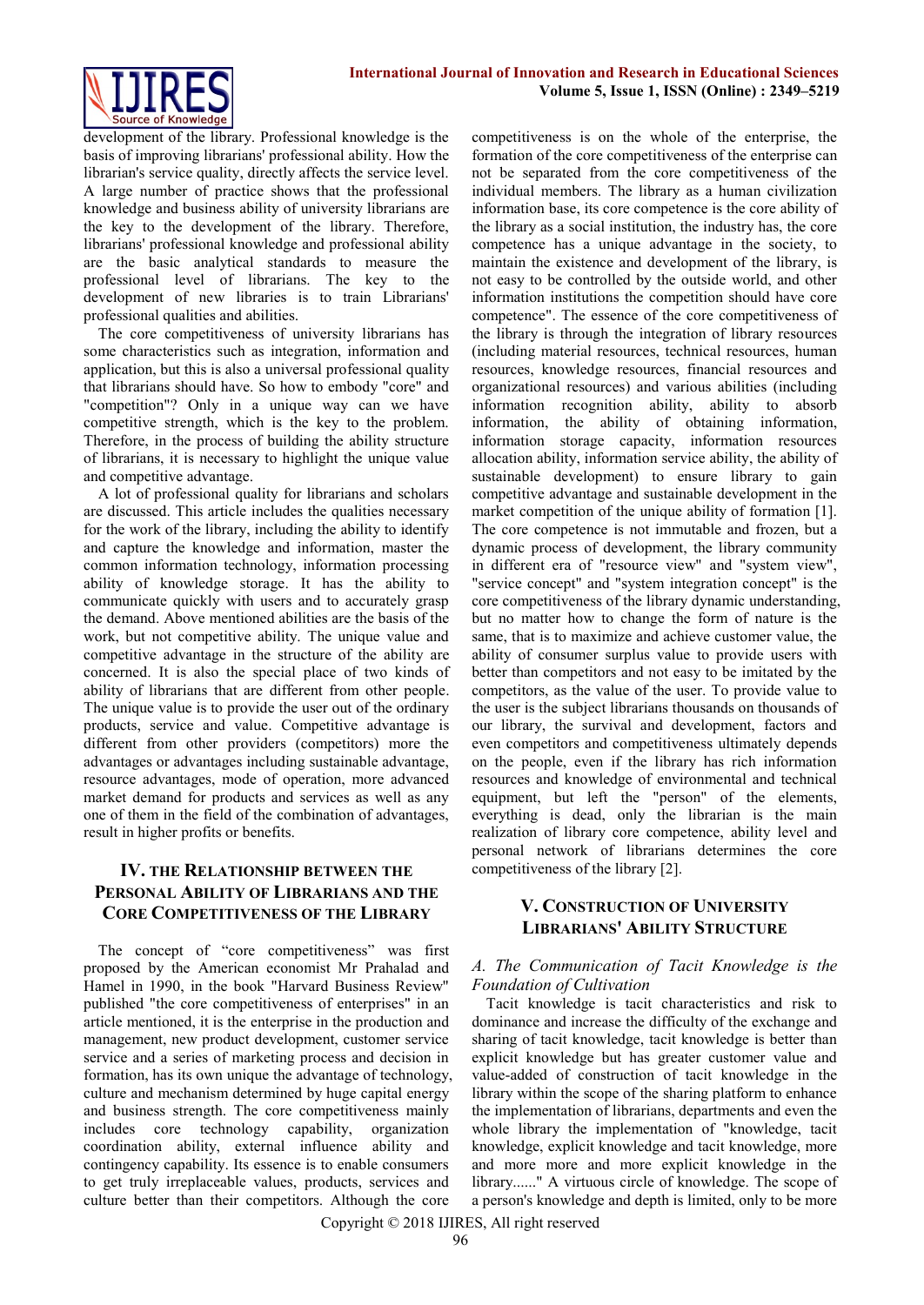

and more people (or organization) of tacit knowledge beneficial, benign of good atmosphere efficiently transfer and exchange in order to form the dissemination of knowledge, the individual members can expand and deepen the quality of knowledge based on the knowledge of others, improve the core competitiveness individual. From the form of knowledge exchange, there are two kinds of formal communication and informal communication. Formal exchanges include seminars, experience exchanges, training, etc. informal exchanges such as Sharon, clubs, interpersonal communication and so on. From the scope of knowledge exchange, there are two kinds of internal and external communication. Between the internal communication between the librarians as the formal and informal exchanges, department or team members communicate between the systems as well as library organization level inter departmental communication, internal communication to realize the unified library value and culture, and to integrate into the library core competitiveness of the whole; external communication is the breakthrough of the library itself the boundary, and the organization, the same type of non-governmental organization of the same type, and communicate the information on the existence of competition between social institutions, the exchange and collision between different blood, the introduction of ideas, new knowledge and technology, and bring pressure and power development. From the method of knowledge exchange, there are the integration of the copywriting, the practice and the two. Copy type mainly refers to the individual or organization tacit knowledge were collected form one or two documents, others can be obtained by borrowing, purchases, internalization of tacit knowledge into their practice base; that in practice, tacit knowledge transfer and explanation, such as dry middle school, old and new, model demonstration, easy to carry in a small scale; comprehensive copy and practice is the mainstream, which combines theory and practice as well as between the two can promote each other and study, to improve the efficiency of tacit knowledge transfer.

# *B. The Internalization and Sublimation of People's Tacit Knowledge*

Librarians can acquire tacit knowledge of non personal tacit knowledge exchange through channels of diversification, and their explicit knowledge and tacit knowledge integration, improve the quality and quantity of tacit knowledge internalization, science and efficiency in the process of internalization requires librarians who have both psychology and behaviors.

First of all, from the active demand of others or need to have him to acquire tacit knowledge, active demand will enlarge the learning effectiveness and efficiency, and promote their own in the process of acquiring tacit knowledge spillover and spread, so the concept and mechanism in library culture and management system in the embedded librarian encourage active learning and communication. And by an example of the direction and content of learning guide. Secondly, must have continuous learning ability and habit, on the one hand, all kinds of information and knowledge organization to create new information and knowledge constantly; on the other hand, the aging cycle of knowledge has been shortened, in the knowledge development process, we only have continuous learning, in order to continue to absorb new knowledge and technology; only with the ability of continuous learning, in order to improve the efficiency of digestion and absorption of knowledge. Regular reading meetings, seminars and seminars can be carried out in departments or libraries. Librarians can also be encouraged to open convenient passages such as blogs, micro-blog, WeChat, etc., and timely record Librarians' thoughts and share with colleagues. Again, learn the scientific method of knowledge processing. Internalization of tacit knowledge beyond itself is a process of internal and external integration. There is a certain degree of loss of external tacit knowledge. The size of loss directly affects the quality and efficiency of internalization and sublimation, and the selection of scientific methods can minimize losses. We can make use of scientific methods such as case study, mindmap, process, form, visualization, computerization and simulation to internalize external knowledge into Librarians' individual knowledge base, and constantly upgrade and innovate. Finally, learn to self summary and tacit knowledge actively, because of the differences in the internal cognitive individual thinking, emotion, mental models, intuition and so on, its unique "information cognition and regeneration methods also have positive effect to the spread of other individuals or organizations, the librarians should actively carry out self hidden and summary knowledge, in the appropriate context to be shared to other people and organizations, the promotion of individual tacit knowledge explicit and implicit upgrade.

# *C. The Integration and Innovation of Knowledge between Personal Knowledge and Team (or Organization)*

The library is a great cause of human civilization, not one or two librarians can achieve, need to struggle for all of the library, the distinction of personal knowledge in the knowledge base is just a drop in the bucket, personal knowledge only the collision constantly in groups, and the integration of other people and organizations to continuously improve the knowledge, training to complete the unique competitiveness, but also has the stage, is not immutable and frozen. First, librarians must establish teamwork, trust, based on the principle of equality, friendly, personal efforts and implementation team (or organization) and the organization shall combine the goal, to create a body of knowledge play encourage the spirit of cooperation within the business environment and atmosphere, such as package, the annual assessment of departments, to reach a tacit understanding and the coordination between the members. Secondly, the innovation of organizational structure model. In the face of knowledge workers, librarians, the library should set up an organic structure, highly flexible, flat, with personality, sustainable development, and will continue to study into the organizational structure of the construction, cultivate learning atmosphere, knowledge exchange between organizations such as the implementation of regular and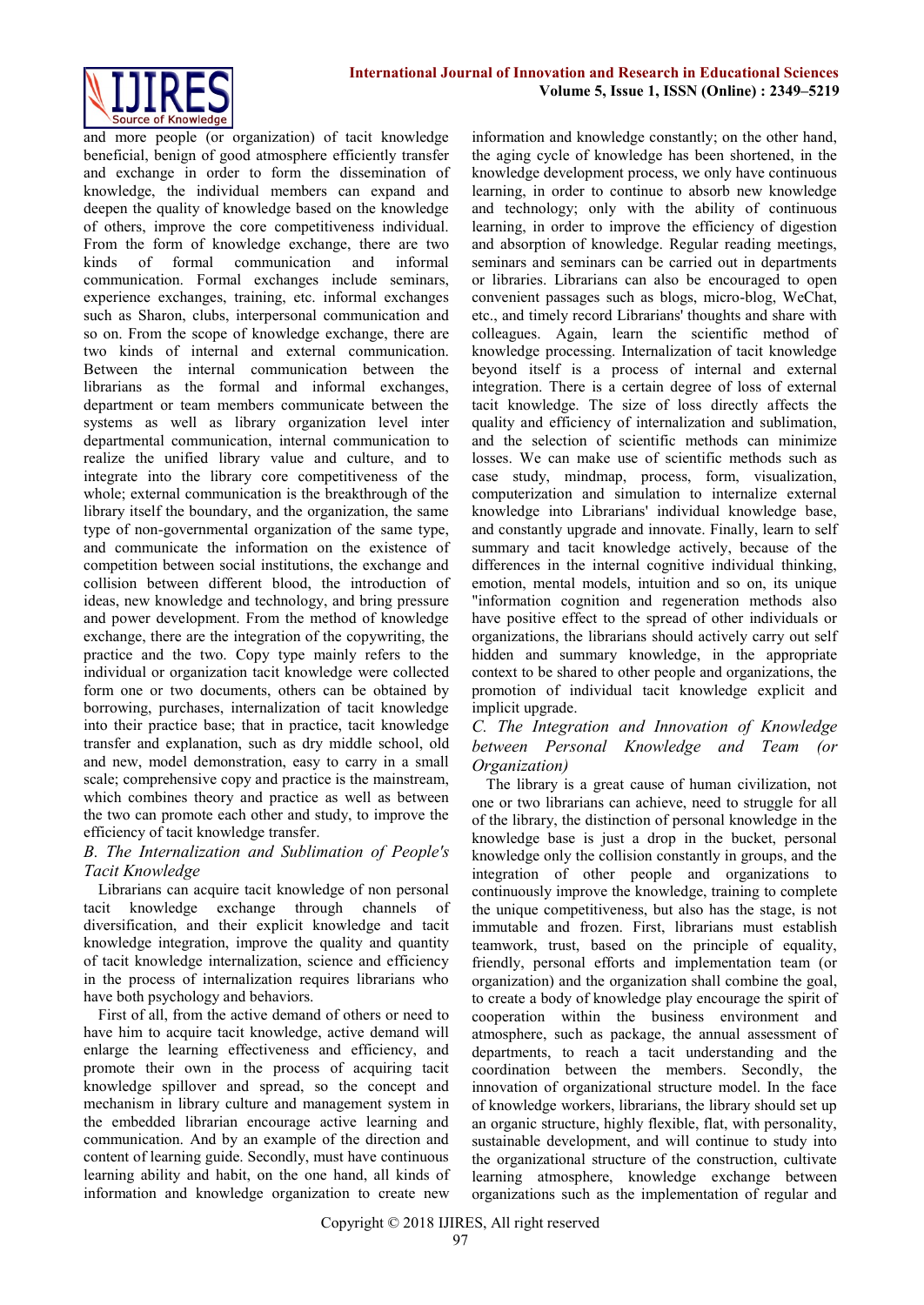

irregular the training of librarians, and sharing meetings, mining and mobilize the creative thinking ability of librarians. The library can be different based on the needs of the project construction team will work in the field of dynamic, different with different skills of librarians set to a specific team, in the process of completion of the project, to promote contacts and exchanges between people, effectively realize the dissemination of knowledge, integration, sharing and innovation. Thirdly, we use the mechanism of reward and punishment to balance the risks and benefits of overflowing knowledge. On the one hand, that librarian personal tacit knowledge originality and exclusiveness, establish appropriate evaluation indexes and knowledge contribution rate as the standard of the evaluation system, the embassy staff to get the knowledge sharing and exchange benefits, promote the librarian personal knowledge spillover process; on the other hand, the library needs certain resources, including the need to the environmental conditions and technical facilities to make explicit of tacit knowledge, and there is a certain risk of failure, the gains in a short time is difficult to measure, but if not timely or properly tacit knowledge and can make the loss of good opportunities for development, therefore, need to do the analysis and prediction of the cost and return, the use of incentives (such as salary, bonus, promotion model, etc.) the positive reinforcement and punishment mechanism (such as pay cuts, demotion, did not pass the assessment report Negative strengthening to realize the knowledge transformation between the librarians and the organization.

#### *D. The Ability of Knowledge Service with Unique Competitive Advantage is the Core of Cultivation*

Many scholars in China have located the important contents of library development in the knowledge service, such as X.L. Zhang, Y.W. Dang, N. Sun and so on. C.L. Yu and other scholars have investigated many domestic libraries from the perspective of positivism. The results show that 72% of libraries think that libraries should be positioned in the service concept, namely knowledge service and information service. Knowledge service is driven by users, and based on knowledge search, organization, analysis and reorganization, it runs through the whole process of user solving problems according to users' problems and environment. In the whole process of knowledge service, librarian as the main body of service users, its unique value and competitive advantage is through the whole service process. Therefore, the key and core to realize the user value is the unique and competitive knowledge service provided by librarians. According to the trend and focus of knowledge service development, librarians can cultivate and develop in the following aspects, one is knowledge discovery and navigation, driver based on user needs, the organization and arrangement of the library system of collecting information, focusing on the establishment of internal relations between knowledge, deep processing and development, the formation of a unique knowledge of products, such as database, knowledge base, intelligent tools, application software etc.. The two is the knowledge consulting service, which

is to analyze, diagnose and solve the problems raised by the users, and directly serve the user's knowledge acquisition and knowledge innovation. For the real needs of users and the potential demand for advisory services (mainly to provide knowledge based), reference service intelligence and integration (i.e. knowledge integration, service integration, human resource integration, system integration and other methods, from knowledge mining, knowledge service platform, knowledge warehouse and other point of view, tacit knowledge in knowledge mining and carry on the effective restructuring and processing, to meet user demand a high level of knowledge), knowledge (i.e. dynamic consulting services to users dynamically and continuously provide the knowledge, such as SDI, subject service etc.) etc.. The three is the personalized knowledge service, that is, to collect, capture, transfer, use and innovate the knowledge based on the user's demand. Including: explicit knowledge and tacit knowledge search, retrieval and obtain, knowledge organization and retrieval management; using expert system, special analysis tools, decision knowledge system support for the analysis and application of knowledge, knowledge utilization and management; the establishment and development of a variety of management mechanism, encourage knowledge sharing and knowledge innovation [6]. Four is the subject service, this service is mainly concentrated in the university library, establishing the subject in the library service team, academic team into research team, go to the college and professional, demand characteristics. college and professional, demand characteristics, combined with scientific research platform of subject characteristics and subject construction and evaluation etc..

# *E. Popularize the Knowledge of Computer and Improve the Quality of Modernization*

In view of the continuous improvement of the library automation level in the future, the computer skills training of librarians should be strengthened. In practice, training can be divided into two types: popularized training based on operation and ability oriented training based on fulltime operation. One is in the whole range, the purpose is to make the general librarians can use the computer to handle the business, this can be used in combination with training seminars, hands-on practice way. One kind is on the basis of universal education, focusing on the training of computer decision-making, program design, system maintenance of the librarian. For this part, the conditions should be created, and a systematic study should be sent out in order to ensure the normal operation of the business. *F. Post Conversion System, Training the Librarian become Expert in one Field while Possessing All-Round Knowledge and Ability*

The library's business activities are closely related to each other. Librarians should play multiple roles. They should not only be familiar with their business activities, but also have a good command of other departments' business activities. At present, the majority of university library personnel, basically are long-term work in a fixed position, some in a post on a few years or even decades, but little is known about the other parts of the business work, even if you are not familiar with, resulting in